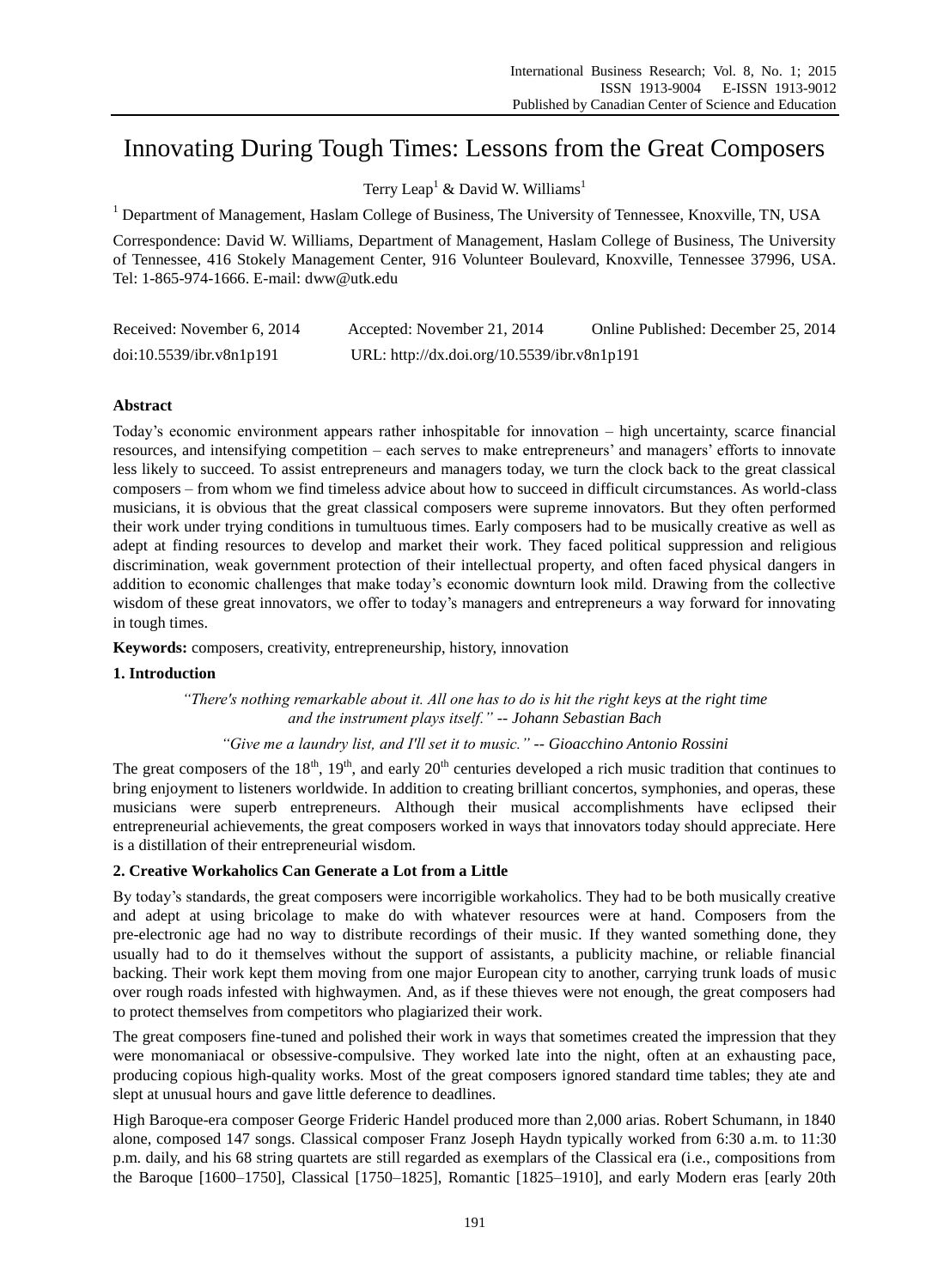century]). Mozart would rise at 6:00 a.m., compose for several hours, and then give music lessons. After a late lunch, he would return to his composing around 5:00 p.m. and often work into the early morning hours, sleeping only two to six hours a night. In his short life (he died in late 1791 at age 35), Mozart produced hundreds of musical compositions, including nine major symphonies and 22 operas.

The great composers possessed no magic, and they did not compose masterpieces quickly or out of thin air. Their musical excellence was built on a foundation of creative thinking, painstaking writing and rewriting, polishing, and rehearsing. Johann Sebastian Bach's two-and-one-half hour St. Matthew's Passion is a grand illustration of meticulous work. Although the first page of the manuscript took a mere twenty seconds to perform, it had at least 450 notes written on 24 staves. Twenty pages later, the manuscript contained 800 notes encased in countless flats, sharps, naturals, rests, and words. That segment alone occupied about 22 seconds of the entire Passion (Steen, 2003).

Unless they were fortunate enough to have a major benefactor, many of the great composers had to put day-to-day living and searching for their next meal ahead of creativity. The great composers demonstrated that being successful sometimes required a "second" job. Mozart, for example, spent much of his day giving music lessons. Other composers worked at multiple jobs—cantor, teacher, business person—to support themselves and their families while still finding time to pursue their writing and performing. Pulitzer Prize winner Charles Ives, a composer of more recent vintage (late  $19<sup>th</sup>$  and early  $20<sup>th</sup>$  centuries), was an insurance executive and expert estate planner by day and a world-class composer by night. Ives spent his adult life working in the insurance industry, founding and managing his own company (Humanities Web, 2004). This lesson parallels the paths of today's entrepreneurs (Goodman, 2011).

# **3. There Is a Fine Line between Innovation and Staleness**

Although hard work, resourcefulness, and persistence can produce excellence, stubbornness and resistance to change can cause one's work to go stale. Chopin provides a cautionary tale; he preferred the detail, delicacy, and refinement of the Pleyel piano rather than the sound of the more powerful grand piano, a strategy that kept him off the concert stage and away from more lucrative opportunities (Steen, 2003). He worked slowly and meticulously, never fully satisfied with a composition and never feeling that it was quite ready to send to the publishers. As a result, Chopin allowed his repertoire to languish and lose its appeal to musical audiences (Steen, 2003). Similarly, Mozart clung to a style of music that was viewed by critics and patrons as too difficult and complex, a criticism that hurt his reputation as a composer. Beethoven's career stagnated temporarily when he felt that he had "found" the musical formula for success and when, for a time, he failed to explore the new musical styles that were emerging in post-Napoleonic Europe.

# **4. "Doesn't Work Well With Others" Might Be a Virtue, Not a Vice**

Business educators and consultants today emphasize the importance of leadership and teamwork. The networking and impression management skills that are an integral part of the current business world were of little concern to most of the great composers. In fact, they usually preferred to work alone—not a bad idea considering how dreadful their interpersonal skills could be. As children, these composers often regarded their musical instruments as surrogate friends. As adults, they were often disrespectful, even hateful, to the people around them.

At the pinnacle of their careers, Richard Wagner and Franz Liszt were cult figures, seemingly above reproach and scornful of critics (Greenberg, 2013a) (Note 1). Wagner, however, spent his twilight years living beyond his means and running from creditors. Liszt spent his last years estranged from his family and housed in a Roman monastery. Mozart, despite his prodigious talent, could be coarse and irreverent. Bach, like Beethoven, seemed to thrive on being out of step and defying authority. Brahms also had a churlish side that destroyed friendships and working relationships; he was kind and generous to working people, associates, and children while reserving a biting and malicious wit in artistic and aristocratic circles. His bad personality was accentuated by his slovenly appearance. Brahms was also a music historian's nightmare, defiantly destroying a great deal of his music as well as most of his lifetime correspondence. Both Frederic Chopin and Felix Mendelssohn made their way to the top of the musical world despite being high strung and contentious. Dmitri Shostakovich had a knack for making ―his closest and most senior henchmen feel completely and permanently insecure‖ (Steen, 2003, p. 850).

But, at the other extreme, an inferiority complex may also spur creativity. Gnawing personal insecurities pushed some of the great composers into elevating their performance. Brahms, despite being rich and famous, felt that his music was inferior to the works of Bach, Mozart, and Beethoven. Seemingly paralyzed by the prospect of rejection, he took 15 years to complete his first symphony, and he burned his first twenty string quartets before allowing one to be published (Greenberg, 2013a). Gustav Mahler's isolated existence, romantic failures, and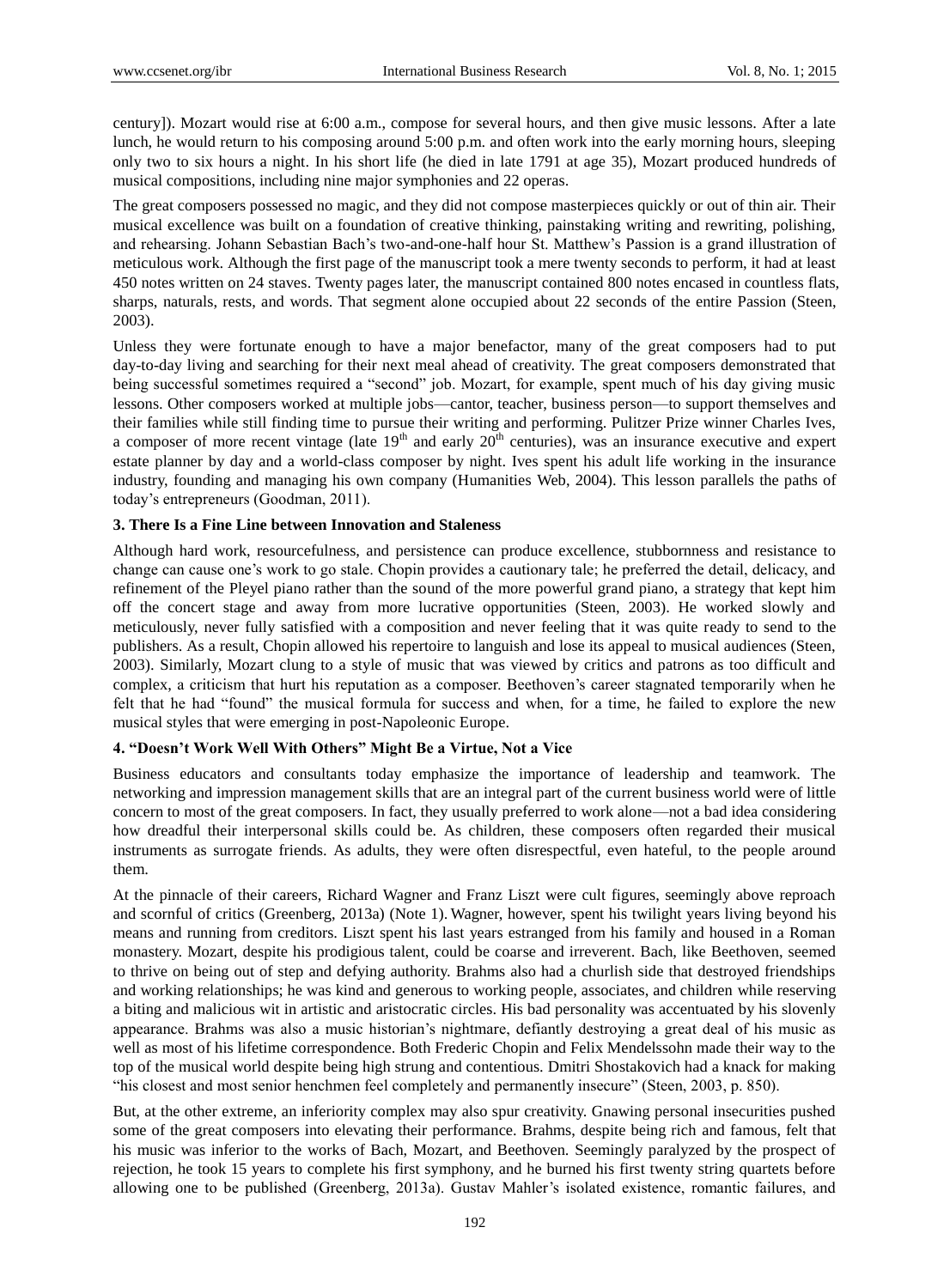grieving found its way into his funeral marches. Tchaikovsky, after losing his mother when he was a teenager, developed fears over his turbulent romantic life. Rather than letting depression and self-loathing destroy him, he used his personal problems as motivation to intensify his efforts and to heighten his creativity.

# **5. Good Ideas May Come from Unusual Places**

Modern-day management theorists talk about creativity as a precursor to innovation, often employing hackneyed, threadbare phrases such as "best practices," "leveraging functional capabilities," or "creating synergies." The great composers, while short on weasel words and jargon, often sought new ideas in unusual places. They developed strong links with the other arts, especially literature. But they were neither swayed by musical tradition, which could breed staleness, nor by musical fanaticism, which could breed carelessness.

Robert Schumann, who was both an aspiring poet and novelist, believed that the future of music depended on its fusion with literature and poetry. Both Richard Wagner and Hector Berlioz blended their symphonies and operas, respectively, with the arts. Berlioz was especially inspired by Goethe's Faust (Steen, 2013). Franz Liszt "brought to music unprecedented emotional and psychological impact that previously never existed" (DiSilvio, n.d.). Brahms's work epitomized the values of the German bourgeoisie, and he was influenced heavily by Hungarian folk music. Although he was a Romantic-era composer, Brahms used music from the great Baroque artists Bach and Handel, by then some 100 years in the past, to craft his Viennese orchestral work (Steen, 2003). Beethoven's contemporaries believed that music was based upon established rules and structures, mainly the sonata-allegro form. A major reason behind the anti-authoritarian Beethoven's success, of course, was his notorious disregard for standard conventions. When new ideas were in short supply, some composers reportedly lengthened, shortened, or re-arranged a theme. Others re-wrote the same music backwards, upside down, or both (Steen, 2003)!

# **6. Everyone Loses Momentum, but the Great Ones Know How to Regain It**

Despite ranking high on something called "musical talent," the creativity of some great composers followed an uneven course. The work of the great composers can best be characterized as a form of punctuated equilibrium—periods of dormancy that were often followed by brilliant revitalization. The composers' key to enduring fame seemed to be developing one's talents at a very early age, receiving good mentorship, serving some form of apprenticeship, and refining and sharpening their skills to a fine edge.

Hayden's vocal talents, not his talent as a composer, were recognized in his youth. Once his youthful tenor voice gave way to adulthood, he avoided retreating into anonymity by developing his vast compositional talents. Robert Schumann, both a great composer and a great critic, took a nine-year hiatus from his profession before returning with a vengeance. When Handel's musical business declined, he rebounded by creating the oratorio, the most notable being The Messiah.

As artists and entrepreneurs, European composers faced harsh and even dangerous criticism. Parisian audiences often expressed their displeasure by pelting bad performers with rotten fruit. Franz Schubert was told by the Viennese publishing house, Artaria, "our public does not yet sufficiently and generally understand the peculiar, often ingenious, but perhaps now and then somewhat curious procedures of your mind's creations. Kindly therefore bear this in mind on sending me your manuscripts" (Steen, 2003, p. 227). Brahms spent four years working on his Piano Concerto in D minor only to have it savaged by critics in the late 1850s. At the same time, he had a falling out with the musical establishment over his public objections to the "progressive" school of music in Germany (Steen, 2003). Nevertheless, Brahms shunted aside these criticisms and made his name in Europe with the German Requiem that, according to Clara Schumann, was "a truly tremendous piece of art which moves the entire being in a way little else does" (Zebrowski, 2002).

# **7. Dealing with Customers—Little Things Mean a Lot**

Because the great composers constantly promoted their music before live audiences, they understood the critical importance of face-to-face customer relations. Franz Liszt's concert tours, for example, took him over thousands of miles of rutted roads, mainly in mail carriages, as he journeyed to far flung places such as St. Petersburg, Gibraltar, Istanbul, and Lisbon. The great composers also did a marvelous job of communicating and staying abreast of developments in the European musical world, even in a time when word of mouth and truly snail-paced mail were the only modes of communication.

Once in the concert hall or theater, the great composers were mindful of their audience's needs. While directing the Vienna Opera, Gustav Mahler instituted several customer-friendly practices. He abolished the practice of ―claques‖ in which singers bought and distributed blocks of tickets to form their personal cheering (or jeering) sections. As a courtesy to audiences, Mahler banned late-comers, regardless of their aristocratic status, from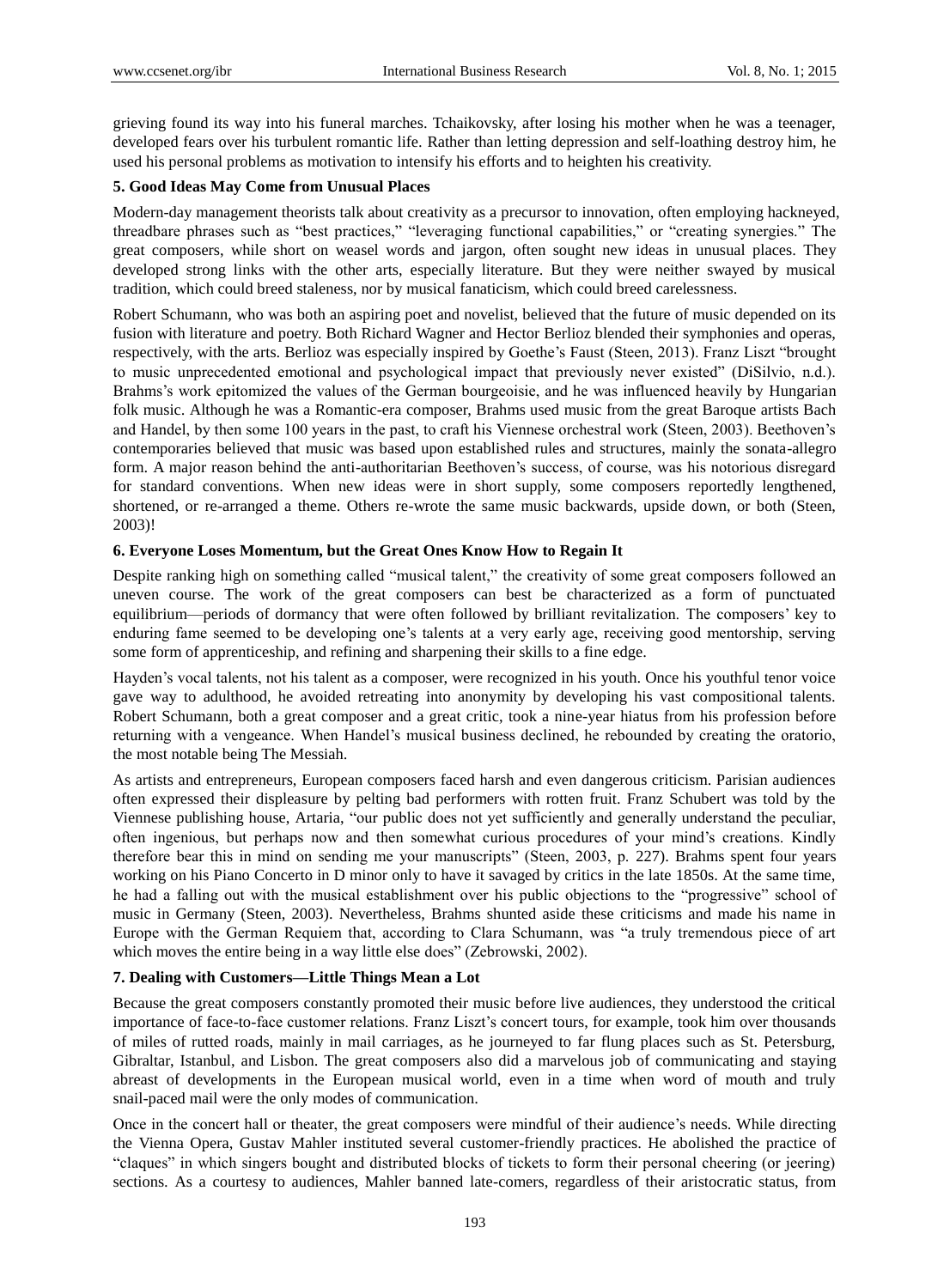entering the opera hall. He also did away with providing complimentary tickets to critics, forcing them to buy their own. Other opera composers sold printed librettos to patrons along with a candle for easy reading in darkened theaters. Similarly, the Italian composers provided librettos with English translations.

## **8. For Better or For Worse, Mentors Can Make a Big Difference**

The great composers learned that good mentors enhance creativity and bad ones stifle it. Johann Sebastian Bach had five sons who became highly-respected musicians, no doubt due to their inherited talents and strong family support. A young Beethoven worked for 12 years under the tutelage of Christian Neefe, who was both a mentor and a friend. Brahms got his big break when the famous violinist, Joseph Joachim, arranged for him to perform before King George V. Until early adulthood, Mozart was mentored by his father, Leopold (the proverbial ―helicopter parent‖ by today's standards). Liszt's father, Adam, was an excellent organizer who knew how to promote a concert. Stravinsky came from a musical family. The fact that his father was a professional opera singer helped to fuel his intense ambition and to develop his musical talents.

Some musical mentors, however, wanted to live their lives through their protégés and they were quick to pull the financial plug when their pupils became obstinate or did not follow the mentor's preferred path. Hector Berlioz obtained a medical degree, his father wanted him to be a lawyer, and his mother warned him about becoming a musician. Obviously, he didn't listen. After his father cut off his allowance, Berlioz was forced to scrape by giving music lessons, writing articles, and singing in vaudeville acts. He subsided on leeks, vinegar, mustard, cheese, lard, and bread. The rare protein dish came from the occasional quail that he and his roommate trapped (Steen, 2003). Tchaikovsky's family tried to encourage him away from music and into "the more suitable" profession of civil servant. Robert Schumann's mother wanted her son to pursue a law career, and she encouraged him to attend lectures on this topic at the university in Heidelberg. When he insisted on a career in music she tried in vain to manipulate him through guilt trips and through threats of withdrawing financial support.

Mentors whose financial status and ego are not tied to a protégé's success are more likely to provide objective advice. Haydn, known affectionately by younger musicians as "Papa," was probably the greatest of musical mentors. He quickly spotted the talent of Mozart and developed a warm friendship with him as he did with many other young musicians (Note 2). Brahms probably would not have reached the pinnacle of the mid to late  $19<sup>th</sup>$ century musical world without the help of Robert and Clara Schumann. In turn, Brahms inspired younger composers like Gustav Mahler and Antonin Dvorak.

## **9. Dealing Effectively With Personal Distractions Is a Must**

Many of the great composers had strong libidos, and their unorthodox love lives included a variety of trysts and betrayals. Dealing with a treacherous romance—the chase, the clandestine affair, and the rejection—failed to distract the great composers for any length of time. Brahms pushed on in spite of his love for the married Clara Schumann. Mozart suffered a painful rejection by singer Aloysia Weber, and Beethoven pursued a variety of unattainable women. Franz Liszt's mistress of four years, Marie d'Agoult, wrote Nelida, a best-selling but thinly-disguised novel intended to expose her affair with the famous composer.

Painful health problems, life-threatening illnesses, and the specter of death were also an ever-present concern. Beyond innate talent, many of the great composers had strong constitutions that compensated for their horrendous health habits. Some abused alcohol and others suffered the effects of tuberculosis, sexually transmitted diseases, poor nutrition, and sleep deprivation. For example, Nicolò Paganini, the virtuoso violinist who performed during the first half of the 19th century, was especially well known for his compulsive gambling and debauchery. He was thought to have sold his soul in exchange for his unparalleled skills, and it was rumored that Satan guided Paganini's fingers during his performances. Although Paganini could even bring the house down by playing the violin using a single string, his affliction with Ehlers-Danlos syndrome, a joint disease that gave him great flexibility, actually aided his masterful performances (Paganini Family, 2000).

Much has been said about Beethoven's hearing loss and the distress that it caused him. Beethoven had two four-year lulls in his career, between 1785 and 1789, and again between 1815 and 1819 (Note 3). His health problems, however, seemed to drive him harder as he vowed to "take fate by the throat" and "embrace the whole world" (Greenberg, 2013b). By the mid-1820s, he had pushed everything aside and began working tirelessly, composing five string quartets and the Grosse Fugue. During the twilight of his career, the nearly deaf Beethoven, fallen from public grace and battling mental health problems, composed his glorious Symphony no. 9, a work that eclipsed the time-honored classical forms.

Claude Debussy continued to immerse himself in his work despite suffering the pain of rectal cancer (Steen,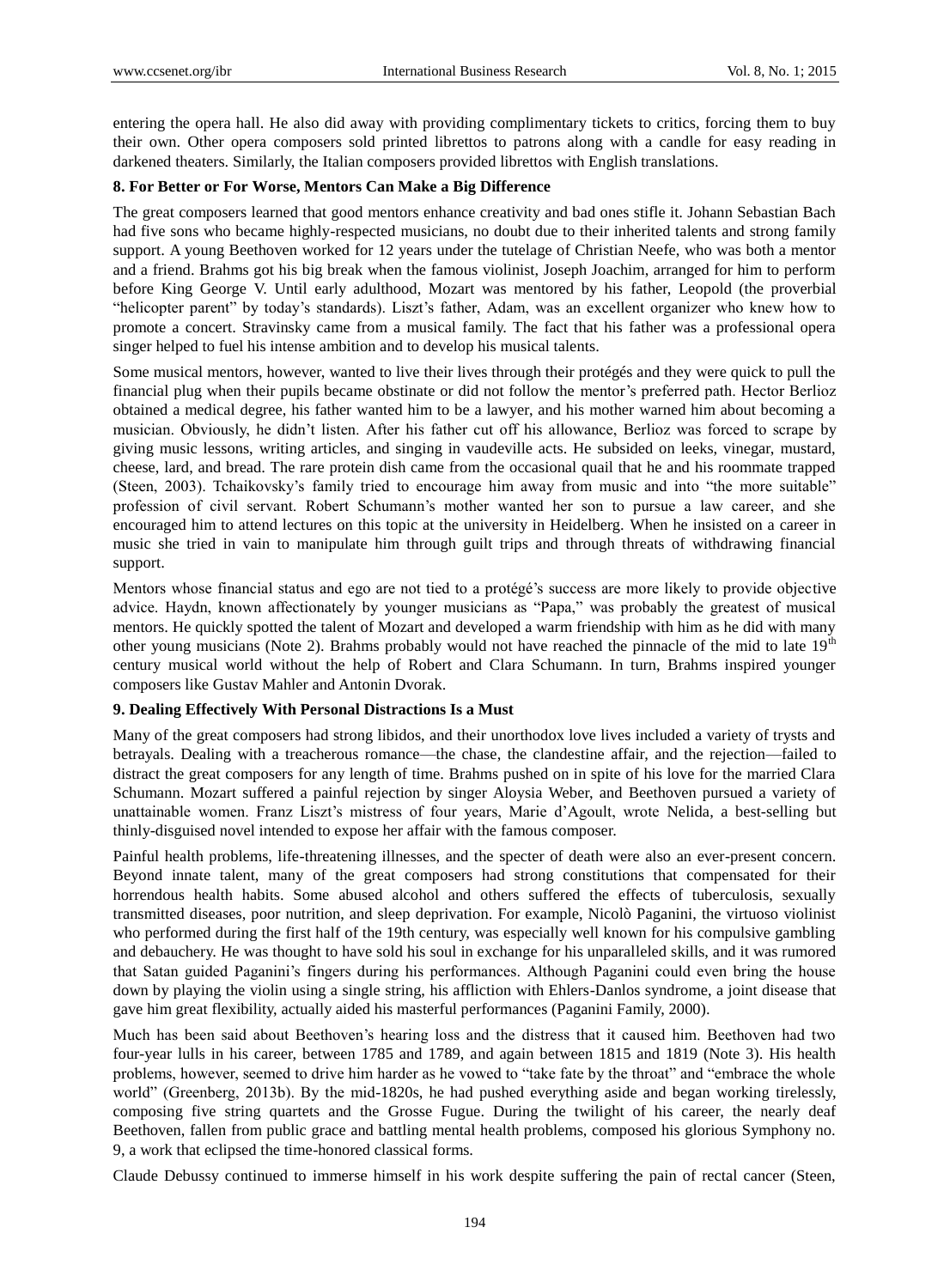2003). Soviet composer Dmitri Shostakovich and his family were shuttled from one place to another under the Stalin regime, being forced at one point during World War II to live for two years in a school library where they were surrounded by disease, illness, and death. Neglectful caretakers pushed the school-aged Haydn into the streets, forcing him to sing for his supper in the homes of nobility (Steen, 2003).

Losing a spouse, lover, or child was commonplace, especially in the  $18<sup>th</sup>$  century. Bach had 20 children, seven with his first wife and 13 with his second wife. Only nine of his children survived to adulthood, something that was surely a source of intense grief for him. Perhaps the monomania of the great composers enabled them to stay focused and to avoid straying too far from their work, no matter what the distraction.

#### **10. Governments Are, at Best, Indifferent to and, at Worst, a Thorn in the Side of Innovators**

Many of the great composers had to deal with intolerant regimes as well as religious and ethnic discrimination. The European governments of that era offered little support to musicians, preferring to regulate rather than to promote their work. For example, the governments of some European countries regulated the type of music that could be played in concert halls. Additionally, the revolutions that plagued Europe in 1848 also put many musicians out of business as did the economic recessions that curbed consumer spending. Jewish composers such as Mendelssohn and Mahler suffered from intense discrimination. Later musicians were confronted with the horrors of Stalin and Hitler; they walked on eggshells, carefully separating their public opinions from their private thoughts.

Then, as today, intellectual property protection problems hampered innovators' efforts. Plagiarism was a concern for most of the great composers. Copyright laws protected literary works, but it was not clear whether these laws also protected musical works. Because of the lack of copyright protection in the wake of the Bolshevik Revolution, Stravinsky received no royalty income after 1917 for performances of The Firebird. According to music historian Robert Greenberg: "Neither Haydn nor Mozart developed in a vacuum. In their apprenticeships, they copied, imitated, paraphrased, and stole from other composers, internalizing existing music so that they could go on to create new and original music of their own" (Greenberg, 2013c). So, composers had to stay one step ahead of the shysters who wanted to steal their works. To avoid the risk of piracy, Chopin had his works published simultaneously in France, Germany, and England (Steen, 2003). Another anti-pirating measure was for a composer to avoid printing music, instead selling only manuscript copies (Steen, 2003).

#### **11. Conclusion**

A world-wide cottage industry of entrepreneurial consultants developed during the latter part of the  $20<sup>th</sup>$  century. Paradoxically, some of the expert advice now given to innovators and entrepreneurs such as being a good leader, developing a clear and consistent message, and surrounding oneself with a competent team would have held little meaning for the likes of the "Killer Bees"—Bach, Brahms, and Beethoven. They were often an enigma, being eccentric, irascible, and introverted. Yet they created a cultural endowment that is still treasured.

The great composers were an exotic mixture of extreme talent, hustle, and tenacity. Like current-day innovators, the great composers prospered through the good times, but they were on top of their game during the bad times. They illustrate that creativity and innovation often require going against the grain, developing a thick skin, and deferring gratification. By looking back at the timeless lessons from these great composers, creative executives and entrepreneurs who savor a Bach piano sonata, a Mozart string quartet, or a Beethoven symphony might also savor the entrepreneurial wisdom of these musical masters.

#### **References**

- DiSilvio, R. (n.d.). *Liszt and modern music*. The Franz Liszt Site. Retrieved from http://www.dvbooks.net/music/franzliszt.htm
- Goodman, M. (2011, November 22). How to bootstrap your business. *Entrepreneur*. Retrieved from http://www.entrepreneur.com/article/220733
- Greenberg, R. (2013a). *Great masters: Brahms—His life and music* [Recorded Lecture]. Chantilly, Virginia: The Teaching Company. Company. Retrieved from http://www.thegreatcourses.com/tgc/courses/course\_detail.aspx?cid=757
- Greenberg, R. (2013b). *Symphonies of Beethoven* [Recorded Lecture]. Chantilly, Virginia: The Teaching Company. Retrieved from http://www.thegreatcourses.com/tgc/courses/course\_detail.aspx?cid=730
- Greenberg, R. (2013c). *Great masters: Haydn—His life and music* [Recorded Lecture]. Chantilly, Virginia: The Teaching Company. Company. Retrieved from http://www.thegreatcourses.com/tgc/courses/course\_detail.aspx?cid=751